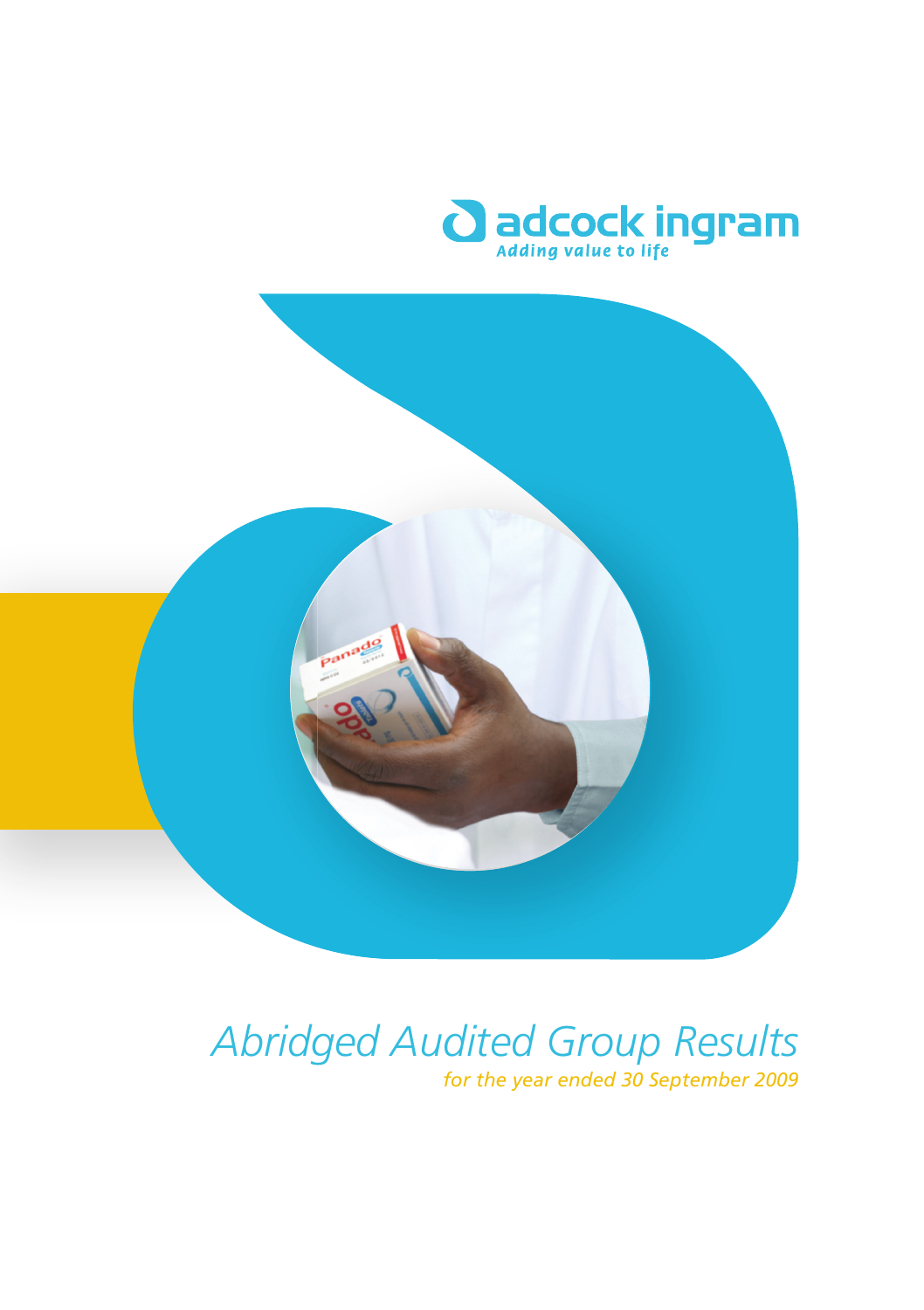

Adcock Ingram provides an extensive portfolio of branded and generic medicines, has a strong presence in over-thecounter (OTC) brands, is South Africa's largest supplier of hospital and critical-care products and supplies established brand name consumables and equipment to medical, research and servicing pathology laboratories.

# *highlights*

| Turnover $\bigwedge$ 21% |              |
|--------------------------|--------------|
| <b>NPAT</b>              | <b>A</b> 19% |
| <b>HEPS</b>              | A 16%        |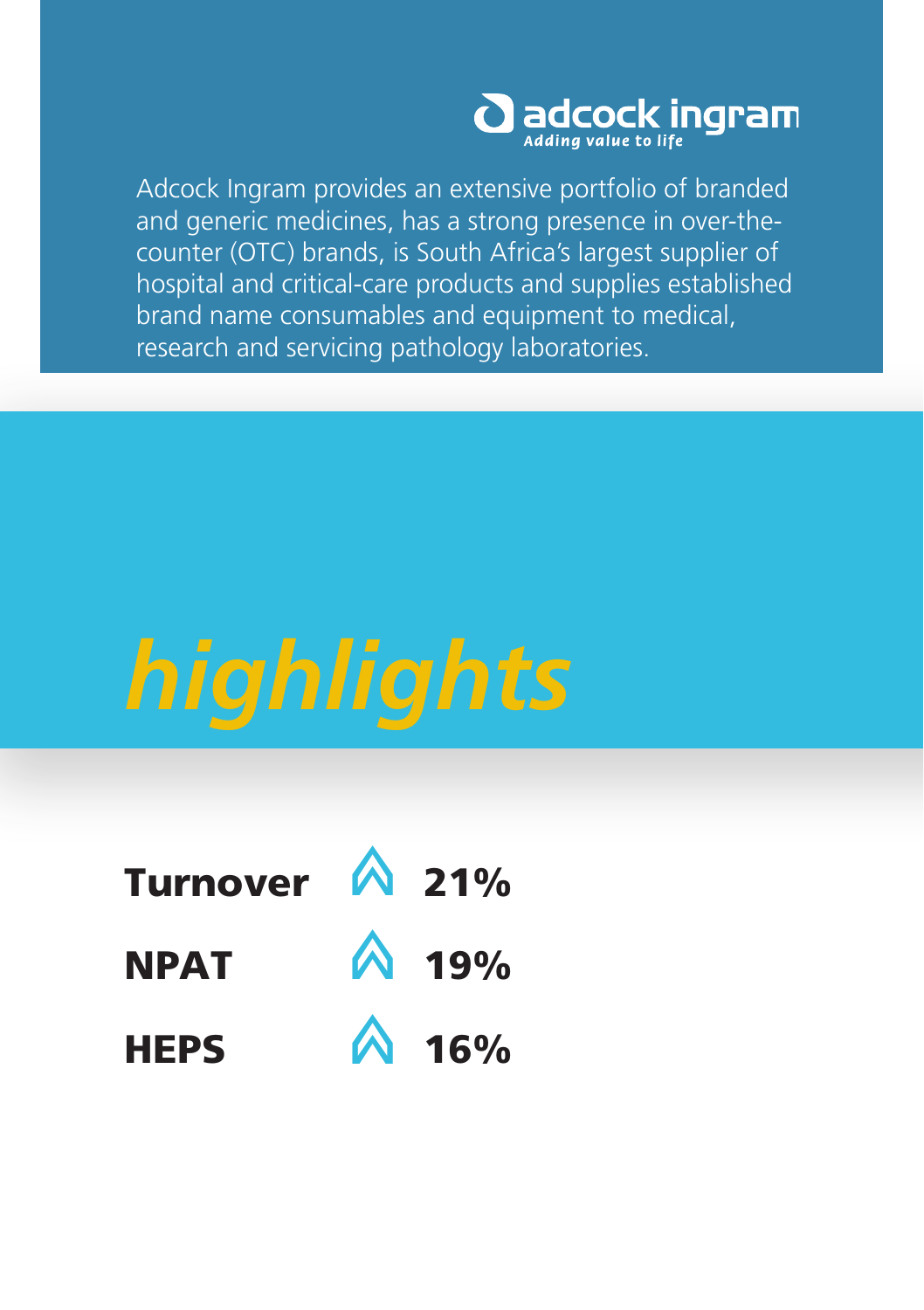

"We are very pleased that a year after listing on the JSE, Adcock Ingram has delivered strong financial performance and a sound balance sheet."

CEO, Jonathan Louw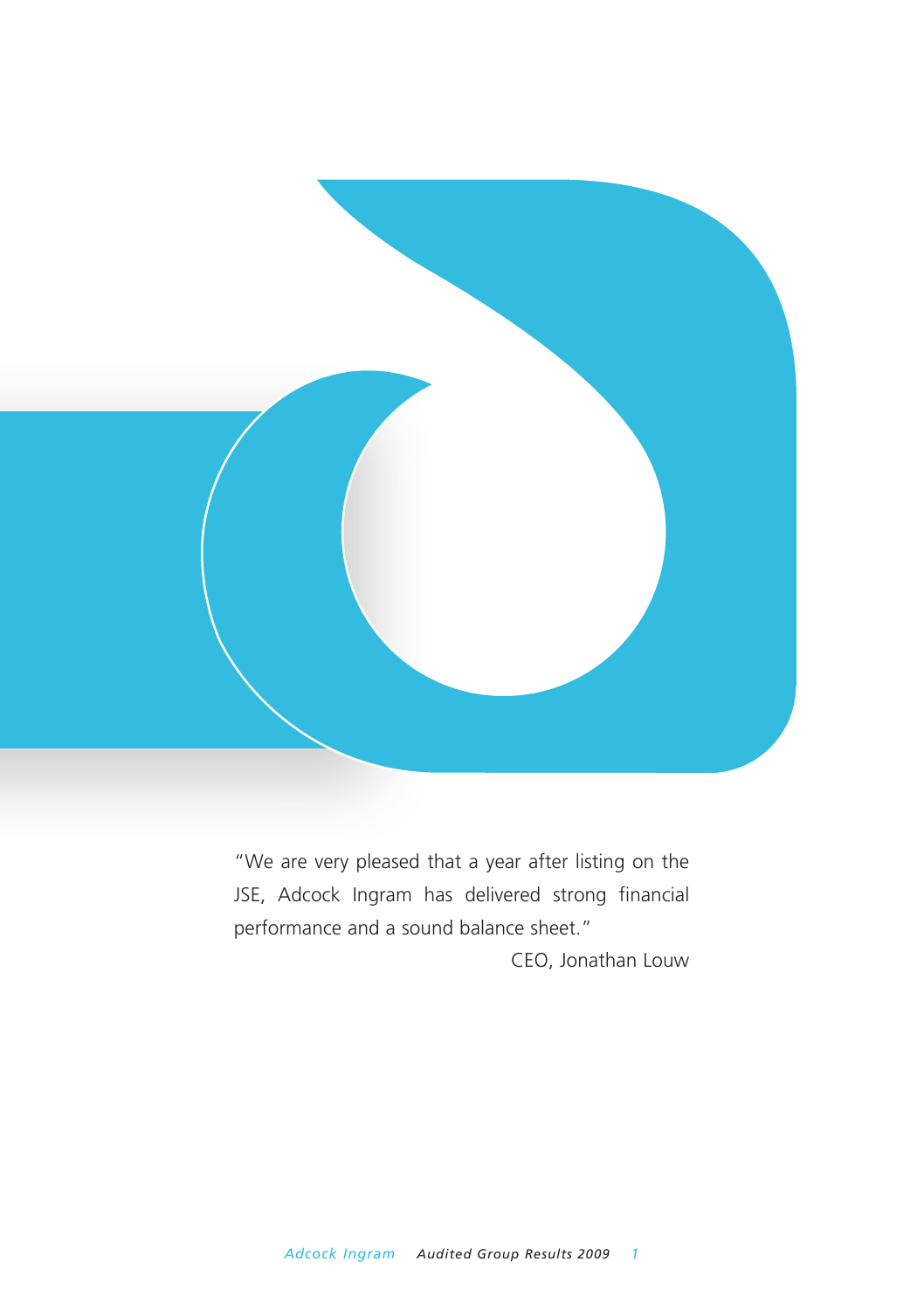## **Consolidated income statements**<br>for the years ended 30 September

|                                                                                                                                                                                                                    |                                  | 2009<br><b>R'000</b>                                      | $\%$         | Pro forma<br>2008<br>R'000                               | Statutory <sup>1</sup><br>2008<br>R'000                 |
|--------------------------------------------------------------------------------------------------------------------------------------------------------------------------------------------------------------------|----------------------------------|-----------------------------------------------------------|--------------|----------------------------------------------------------|---------------------------------------------------------|
|                                                                                                                                                                                                                    | Note                             | <b>Audited</b>                                            | change       | Audited                                                  | Audited                                                 |
| <b>REVENUE</b>                                                                                                                                                                                                     | 2                                | 4 115 265                                                 |              | 3 463 333                                                | 1 772 659                                               |
| <b>TURNOVER</b><br>Cost of sales                                                                                                                                                                                   | $\overline{2}$                   | 4 005 153<br>(1968238)                                    | 21,3         | 3 300 894<br>(1 478 123)                                 | 1 758 808<br>(813 272)                                  |
| <b>Gross profit</b><br>Selling and distribution expenses<br>Marketing expenses<br>Research and development expenses<br>Fixed and administrative expenses                                                           |                                  | 2 036 915<br>(421969)<br>(130026)<br>(64472)<br>(375 619) | 11,7         | 1822771<br>(365 295)<br>(115 286)<br>(56245)<br>(281312) | 945 536<br>(193 277)<br>(65765)<br>(33066)<br>(151 879) |
| <b>Operating profit</b><br>Finance income<br>Finance costs<br>Dividend income                                                                                                                                      | $\overline{2}$<br>$\overline{2}$ | 1044829<br>100 493<br>(118 224)<br>9619                   |              | 1 004 633<br>151 739<br>(188406)<br>10 700               | 501 549<br>11 042<br>(67666)<br>2809                    |
| Profit before taxation and<br>abnormal items<br>Abnormal items                                                                                                                                                     | 3                                | 1 036 717                                                 |              | 978 666<br>(71295)                                       | 447 734<br>(17791)                                      |
| <b>Profit before taxation</b><br>Taxation                                                                                                                                                                          |                                  | 1 036 717<br>(246835)                                     | 14,3         | 907 371<br>(243996)                                      | 429 943<br>(105 209)                                    |
| Net profit for the year                                                                                                                                                                                            |                                  | 789882                                                    | 19,1         | 663 375                                                  | 324 734                                                 |
| Attributable to:<br>Owners of the parent<br>Minority interests                                                                                                                                                     |                                  | 782 396<br>7486<br>789882                                 |              | 653 087<br>10 288<br>663 375                             | 318 399<br>6 3 3 5<br>324 734                           |
| Number of ordinary shares in issue<br>(000's)<br>Weighted average number of<br>ordinary shares on which<br>headline earnings and basic<br>earnings per share are based (000's)<br>Diluted number of shares (000's) |                                  | 173 626<br>173 206<br>173 810                             |              | 173 055<br>172 554<br>173 645                            | 173 055<br>172 630<br>173 721                           |
| Basic earnings per ordinary share<br>(cents)<br>Diluted basic earnings per                                                                                                                                         |                                  | 451,7                                                     | 19,3         | 378,5                                                    | 184,4                                                   |
| ordinary share (cents)<br>Headline earnings per ordinary                                                                                                                                                           |                                  | 450,1                                                     | 19,7         | 376,1                                                    | 183,3                                                   |
| share (cents)<br>Diluted headline earnings per<br>ordinary share (cents)                                                                                                                                           |                                  | 450,0<br>448,4                                            | 16,1<br>16,4 | 387,6<br>385,2                                           | 195,6<br>194,3                                          |
| <b>Reconciliation between earnings</b>                                                                                                                                                                             |                                  |                                                           |              |                                                          |                                                         |
| and headline earnings:<br>Earnings as reported                                                                                                                                                                     |                                  | 782 396                                                   |              | 653 087                                                  | 318 399                                                 |
| Adjustments:<br>Impairment of intangible assets<br>(Profit)/loss on disposal of property,<br>plant and equipment                                                                                                   |                                  | (3050)                                                    |              | 17 791<br>(2 040)                                        | 17 791<br>1 4 2 8                                       |
| <b>Headline earnings</b>                                                                                                                                                                                           |                                  | 779 346                                                   | 16.5         | 668 838                                                  | 337 618                                                 |

*1: Statutory represents six months of trading*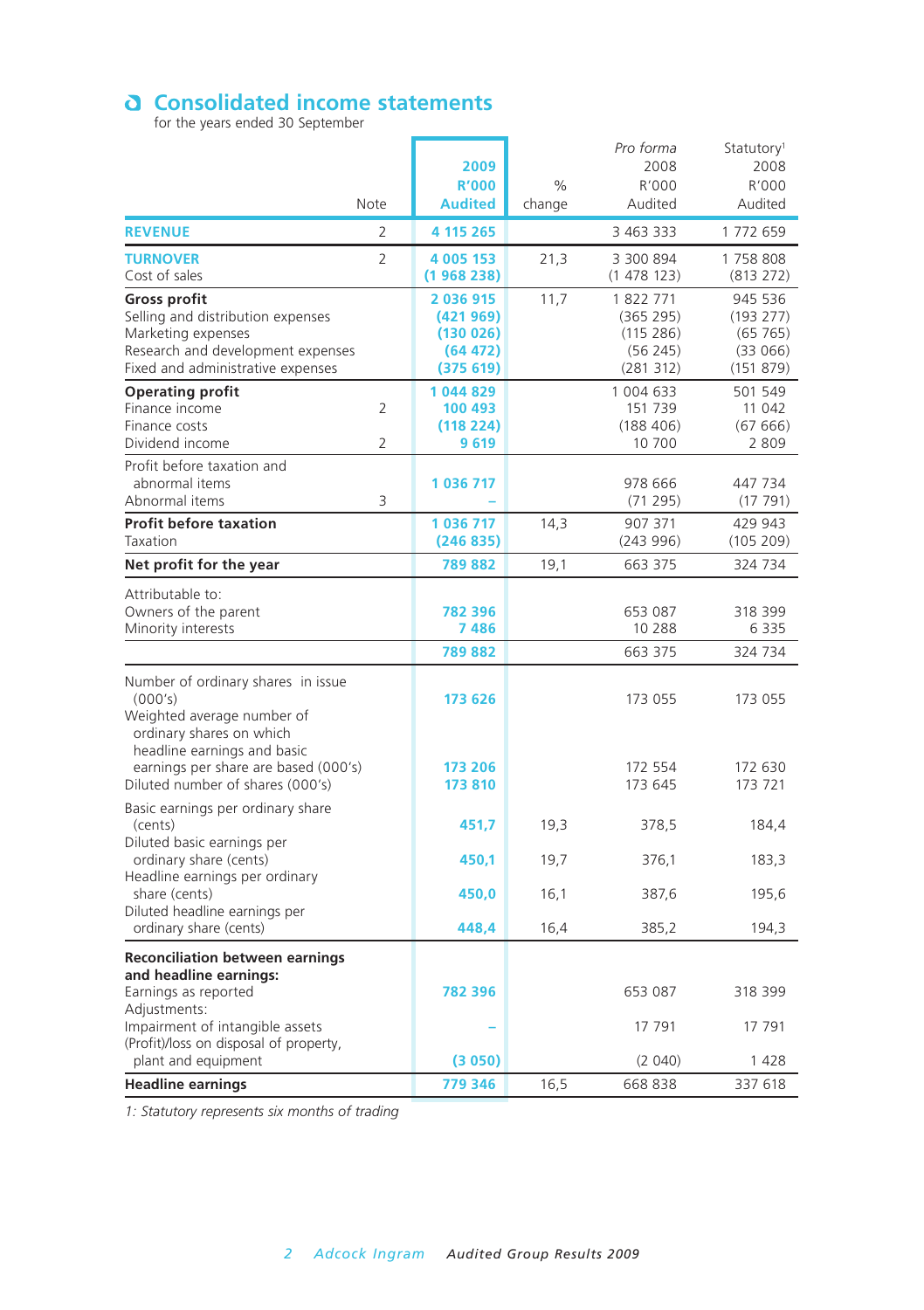## **Consolidated statements of comprehensive income**<br>for the years ended 30 September

|                                                                                                                                                           | 2009<br><b>R'000</b><br><b>Audited</b> | Pro forma<br>2008<br>R'000<br>Audited | Statutory <sup>1</sup><br>2008<br>R'000<br>Audited |
|-----------------------------------------------------------------------------------------------------------------------------------------------------------|----------------------------------------|---------------------------------------|----------------------------------------------------|
| Net profit for the year                                                                                                                                   | 789882                                 | 663 375                               | 324 734                                            |
| Other comprehensive income                                                                                                                                | (12910)                                | 5 5 2 3                               | (4284)                                             |
| Exchange differences on translation<br>of foreign operations<br>Movement in cash flow hedge accounting reserve,<br>net of tax<br>Legal reserves and other | (5045)<br>(7865)                       | 1735<br>4 0 0 4<br>(216)              | (5097)<br>813                                      |
| Total comprehensive income<br>for the year, net of tax                                                                                                    | 776972                                 | 668 898                               | 320 450                                            |
| Attributable to:<br>Owners of the parent<br>Minority interests                                                                                            | 769 486<br>7486                        | 658 610<br>10 288                     | 314 115<br>6 3 3 5                                 |
|                                                                                                                                                           | 776972                                 | 668 898                               | 320 450                                            |

*1: Statutory represents six months of trading*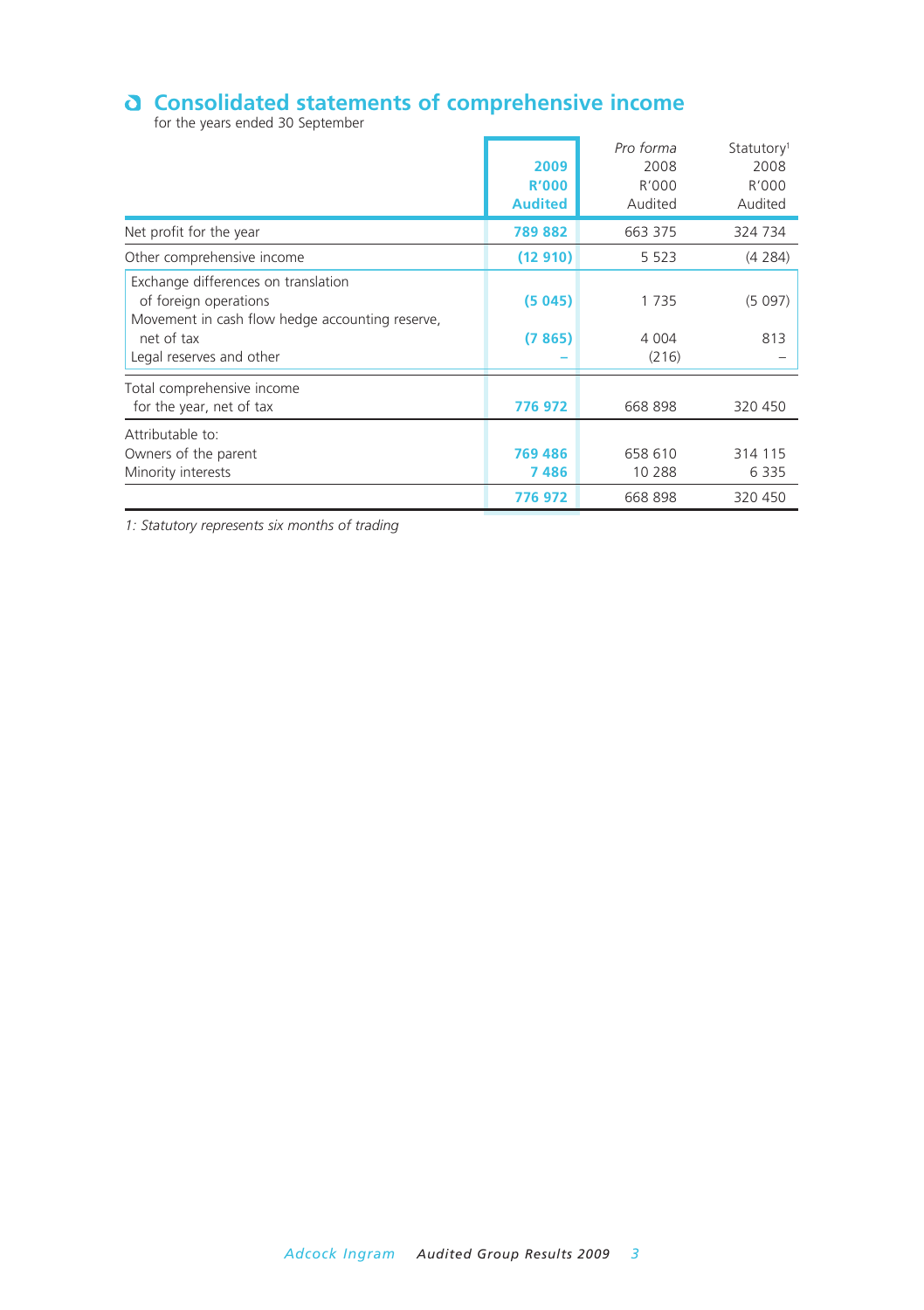#### **Consolidated statements of changes in equity**

for the years ended 30 September

|                                                                        |                           |                           | Attributable to holders of the parent |                                                 |                                                                         |                                |                                |
|------------------------------------------------------------------------|---------------------------|---------------------------|---------------------------------------|-------------------------------------------------|-------------------------------------------------------------------------|--------------------------------|--------------------------------|
|                                                                        | Share<br>capital<br>R'000 | Share<br>premium<br>R'000 | Retained<br>income<br>R'000           | Non-<br>distri-<br>butable<br>reserves<br>R'000 | Total<br>attribut-<br>able to<br>ordinary<br>share-<br>holders<br>R'000 | Minority<br>interests<br>R'000 | Total<br>R'000                 |
| <b>STATUTORY</b><br>2008<br>– Audited                                  |                           |                           |                                       |                                                 |                                                                         |                                |                                |
| 1 April 2008<br>Share issue<br>Capital distribution<br>out of share    | 17 248<br>58              | 1 187 121<br>8 4 3 1      | 32 018                                | 73 849                                          | 1 310 236<br>8 4 8 9                                                    | 16 277                         | 1 326 513<br>8489              |
| premium<br>Share-based<br>payment expense<br>Total compre-             |                           | (1890)                    |                                       | 7 7 4 1                                         | (1890)<br>7 741                                                         |                                | (1890)<br>7 741                |
| hensive income<br><b>Dividends</b>                                     |                           |                           | 318 399<br>(10300)                    | (4 284)                                         | 314 115<br>(10300)                                                      | 6 3 3 5                        | 320 450<br>(10300)             |
| Balance at<br>30 September<br>2008                                     | 17 306                    | 1 193 662                 | 340 117                               | 77 306                                          | 1 628 391                                                               | 22 612                         | 1 651 003                      |
| 2009                                                                   |                           |                           |                                       |                                                 |                                                                         |                                |                                |
| - Audited<br>Share issue<br>Share-based                                | 57                        | 10 192                    |                                       |                                                 | 10 249                                                                  |                                | 10 249                         |
| payment expense<br>Total compre-<br>hensive income<br><b>Dividends</b> |                           |                           | 782 396<br>(120 571)                  | 13 098<br>(12910)                               | 13 098<br>769 486<br>(120 571)                                          | 7 4 8 6<br>(5 155)             | 13 098<br>776 972<br>(125 726) |
| <b>Balance at</b><br>30 September<br>2009                              | 17 363                    | 1 203 854                 | 1 001 942                             | 77 494                                          | 2 300 653                                                               | 24 943                         | 2 325 596                      |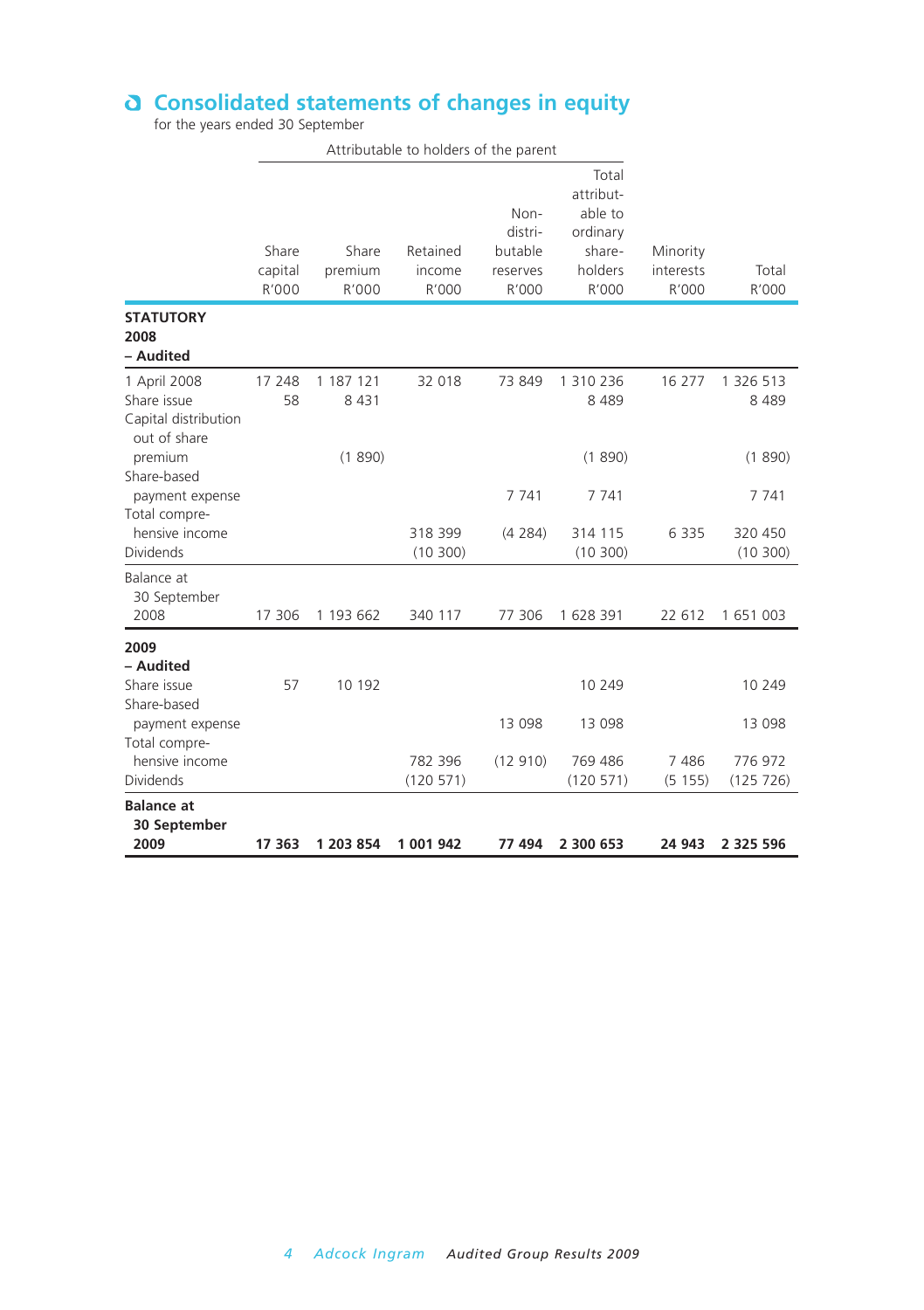## **Consolidated balance sheets**<br>at 30 September

| Net cash/(debt)                                            | 381 236             | (43654)            |
|------------------------------------------------------------|---------------------|--------------------|
| <b>Total equity and liabilities</b>                        | 3 387 500           | 2 712 879          |
| <b>Current liabilities</b>                                 | 923 847             | 766 332            |
| Taxation payable                                           | 29 7 26             | 20 366             |
| Provisions                                                 | 68752               | 30 719             |
| Short-term borrowings                                      | 194 405             | 161 119            |
| Bank overdraft<br>Trade and other payables                 | 221<br>630 743      | 10727<br>543 401   |
|                                                            |                     |                    |
| <b>Non-current liabilities</b>                             | 138 057             | 295 544            |
| Deferred tax                                               | 6683                | 4 0 1 3            |
| Long-term liabilities<br>Post-retirement medical liability | 117 076<br>14 298   | 277 833<br>13 698  |
|                                                            |                     |                    |
| <b>Total equity</b>                                        | 2 3 2 5 5 9 6       | 1 651 003          |
| Minority interests                                         | 24 943              | 22 612             |
| Total shareholders' funds                                  | 2 300 653           | 1 628 391          |
| Non-distributable reserves<br>Retained income              | 77 494<br>1 001 943 | 77 306<br>340 117  |
| Share premium                                              | 1 203 854           | 1 193 662          |
| Issued share capital                                       | 17 363              | 17 306             |
| <b>Capital and reserves</b>                                |                     |                    |
| <b>EQUITY AND LIABILITIES</b>                              |                     |                    |
| <b>Total assets</b>                                        | 3 387 500           | 2 712 879          |
| <b>Current assets</b>                                      | 2 3 1 3 2 4 7       | 1888 190           |
|                                                            |                     |                    |
| Trade and other receivables<br>Cash and cash equivalents   | 1036 605<br>692 938 | 915 585<br>406 025 |
| Inventories                                                | 583 704             | 566 580            |
| <b>Non-current assets</b>                                  | 1 074 253           | 824 689            |
| Intangible assets                                          | 304 240             | 222 186            |
| Investment in associate                                    | 12 200              |                    |
| Investments                                                | 138 037             | 138 037            |
| Deferred tax                                               | 20 030              | 12 447             |
| Property, plant and equipment                              | 599 746             | 452 019            |
| <b>ASSETS</b>                                              |                     |                    |
|                                                            | <b>Audited</b>      | Audited            |
|                                                            | <b>R'000</b>        | R'000              |
|                                                            | 2009                | Pro forma<br>2008  |
|                                                            |                     | Statutory/         |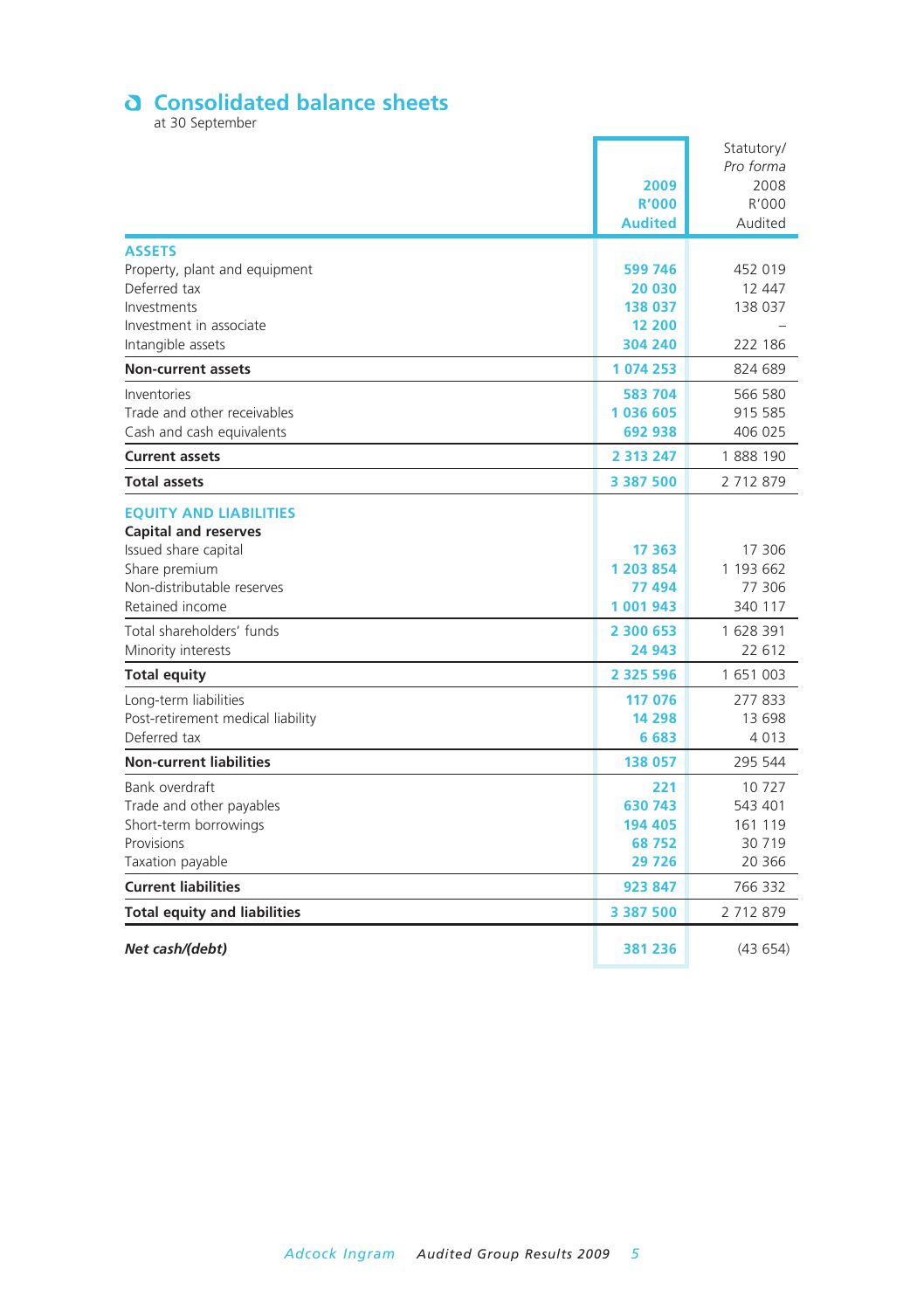## **Consolidated cash flow statements**<br>for the years ended 30 September

| Cash and cash equivalents<br>at end of year                                  | 692 717             | 395 298           | 395 298                |
|------------------------------------------------------------------------------|---------------------|-------------------|------------------------|
| beginning of year                                                            | 395 298             | (767 860)         |                        |
| Cash and cash equivalents at                                                 |                     |                   |                        |
| Foreign currency translation reserve<br>Movement in hedge accounting reserve |                     | 4 0 0 4           | (5097)<br>813          |
| cash and cash equivalents                                                    | (831)               | 1735              |                        |
| Net foreign exchange difference on                                           |                     |                   |                        |
| Net increase in cash and cash equivalents                                    | 298 250             | 1 157 419         | 399 582                |
| Net cash (outflow)/inflow from<br>financing activities                       | (128717)            | 998 398           | 426 309                |
| Repayment of borrowings                                                      | (138966)            | (79513)           | (55 440)               |
| owing by related parties                                                     |                     | (133057)          | 475 150                |
| (Increase)/decrease in amounts                                               |                     |                   |                        |
| Proceeds from issue of share capital                                         | 10 249              | 1 210 968         | 6 5 9 9                |
| <b>Cash flows from financial activities</b>                                  |                     |                   |                        |
| Net cash outflow from investing activities                                   | (326 720)           | (280055)          | (234 105)              |
| plant and equipment<br>Cost of investment in associate                       | 4 1 6 3<br>(12 200) | 17 361            | 8831                   |
| Proceeds on disposal of property,                                            |                     |                   |                        |
| Purchase of property, plant and equipment                                    | (228609)            | (230 387)         | (162 013)              |
| Cost of business acquired<br>5                                               | (79049)             | (31930)           | (101180)               |
| Purchase of intangible assets                                                | (11025)             | (18756)           | (18350)                |
| (Increase)/decrease in Black Managers' Trust                                 |                     | (16343)           | 38 607                 |
| Cash flows from investing activities                                         |                     |                   |                        |
| Net cash inflow from operating activities                                    | 753 687             | 439 076           | 207 378                |
| Taxation paid                                                                | (242635)            | (233 712)         | (49 170)               |
| Dividend income<br>Dividends paid                                            | 9619<br>(125726)    | 10 700<br>(42725) | 2 8 0 9<br>(11016)     |
| Finance costs                                                                | (118 224)           | (188406)          | (67666)                |
| Finance income                                                               | 100 493             | 151 739           | 11 042                 |
| Cash generated from operations                                               | 1 130 160           | 741 480           | 321 379                |
| Working capital changes                                                      | (46120)             | (276 702)         | (255 361)              |
| Cash related abnormal items                                                  |                     | (53 504)          |                        |
| Operating profit before working<br>capital changes                           | 1 176 280           | 1 071 686         | 576 740                |
| Cash flows from operating activities                                         |                     |                   |                        |
| Note                                                                         | <b>Audited</b>      | Audited           | Audited                |
|                                                                              | <b>R'000</b>        | R'000             | R'000                  |
|                                                                              | 2009                | 2008              | 2008                   |
|                                                                              |                     | Pro forma         | Statutory <sup>1</sup> |

*1: Statutory represents six months of trading.*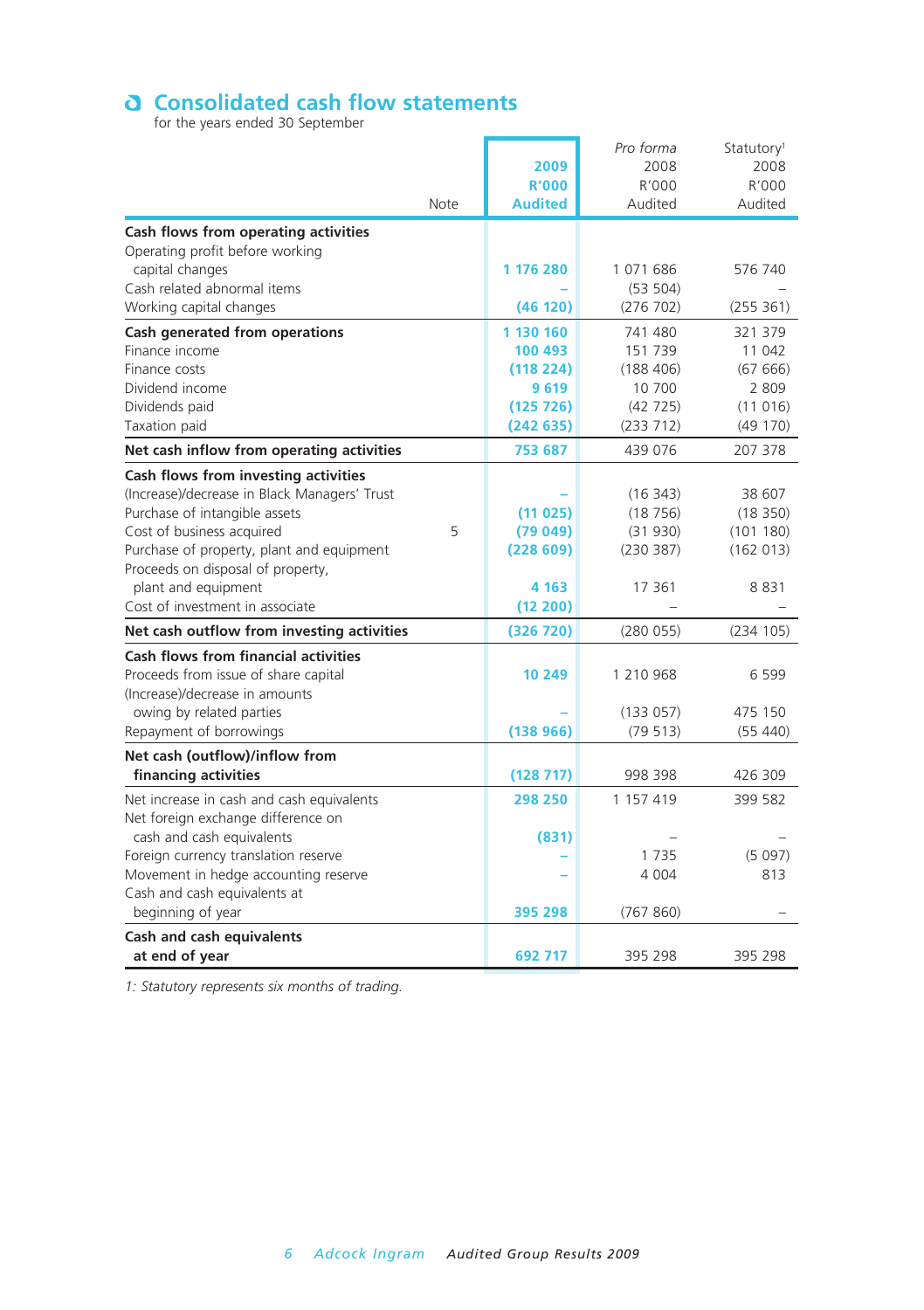#### **Segment report**

|                                      | 2009<br><b>R'000</b><br><b>Audited</b> | Pro forma<br>2008 <sup>2</sup><br>R'000<br>Audited | Statutory <sup>1</sup><br>2008 <sup>2</sup><br>R'000<br>Audited |
|--------------------------------------|----------------------------------------|----------------------------------------------------|-----------------------------------------------------------------|
| <b>Turnover</b><br>Over the counter  | 1 288 966                              | 1 087 900                                          | 580 862                                                         |
| Prescription                         | 1 466 736                              | 1 041 710                                          | 560 597                                                         |
| Pharmaceuticals<br>Hospital products | 2755702<br>1 249 451                   | 2 129 610<br>1 171 284                             | 1 141 459<br>617 349                                            |
|                                      | 4 005 153                              | 3 300 894                                          | 1758808                                                         |
| Depreciation and amortisation        |                                        |                                                    |                                                                 |
| Pharmaceuticals<br>Hospital products | 37 367<br>45 403                       | 32 073<br>36 535                                   | 18 3 3 2<br>18 454                                              |
|                                      | 82770                                  | 68 608                                             | 36 786                                                          |
| <b>Impairment losses</b>             |                                        |                                                    |                                                                 |
| Over the counter<br>Prescription     |                                        | 11 558                                             | 11 558                                                          |
| Pharmaceuticals<br>Hospital products |                                        | 11 558<br>6 2 3 3                                  | 11 558<br>6 2 3 3                                               |
|                                      |                                        | 17 791                                             | 17 791                                                          |
| <b>Operating profit</b>              |                                        |                                                    |                                                                 |
| Over the counter<br>Prescription     | 402 448<br>421 788                     | 417 368<br>336 811                                 | 201 111<br>171 613                                              |
| Pharmaceuticals<br>Hospital products | 824 236<br>220 593                     | 754 179<br>250 454                                 | 372 724<br>128 825                                              |
|                                      | 1044829                                | 1 004 633                                          | 501 549                                                         |
| Capital expenditure <sup>3</sup>     |                                        |                                                    |                                                                 |
| Pharmaceuticals<br>Hospital products | 156 605<br>72 004                      | 190 339<br>40 048                                  | 136 651<br>25 362                                               |
|                                      | 228 609                                | 230 387                                            | 162 013                                                         |

*1: Statutory represents six months of trading.*

*2: The group has elected to early adopt IFRS 8 Operating Segments and comparative information has been restated in accordance with IFRS 8.*

*3: Capital expenditure consists of additions to property, plant and equipment, but excludes additions to intangible assets.*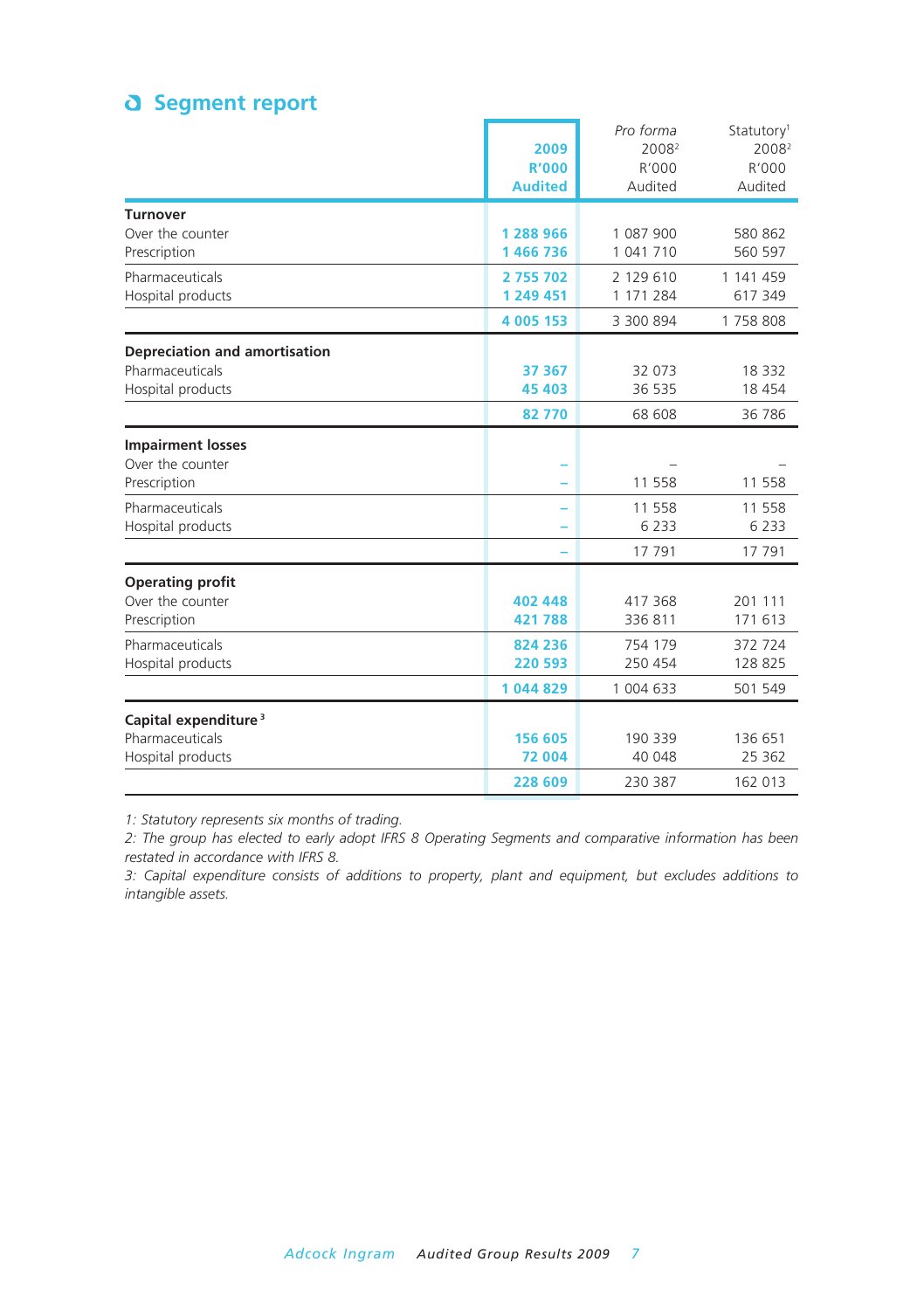#### **Notes to the financial statements**

#### **1. BASIS OF PREPARATION**

 The abridged audited results have been prepared in accordance with International Financial Reporting Standards, IAS 34 *Interim Financial Reporting*, the South African Companies Act and the Listings Requirements of the JSE Limited. The condensed financial information has been audited by Ernst & Young Inc. in accordance with the bases of preparation as detailed below. The unqualified opinions are available for inspection at the company's registered office. The consolidated financial statements have been revised to bring it in line with the IAS1R – *Presentation of Financial Statements* and IFRS 8 *Operating Segments*.

#### **BASES OF PREPARATION OF 2008 INFORMATION**

#### **Statutory information**

 On 31 March 2008, Adcock Ingram Holdings Limited acquired 100% of Adcock Ingram Healthcare (Pty) Limited, Adcock Ingram Critical Care (Pty) Limited and Adcock Ingram Intellectual Property (Pty) Limited. On 1 April 2008, Adcock Ingram Holdings Limited acquired 100% of Adcock Ingram Limited and 49,9% of Adcock Ingram Limited India (joint venture). On 1 July 2008, Adcock Ingram Holdings Limited acquired 50% of Thembalami Pharmaceuticals (Pty) Limited, a dormant company.

Statutory information therefore represents only six months of trading.

#### *Pro forma* information

 The basis of preparation and the disclosures of the *pro forma* information are not intended to be in compliance with the requirements of International Financial Reporting Standards. Such Standards do not set out standards of preparation of "*pro forma* information". It is acknowledged however that the financial information upon which the *pro forma* information has been prepared in accordance with such Standards and been reported on by the independent auditors without qualification.

#### *Pro forma* figures have been presented on the following basis:

- These figures have been presented as if the Adcock group as at 30 September 2008 had been in existence for the entire year.
- Accounting policies adopted by the group for statutory purposes have been consistently applied to these figures.
- Business combinations as a result of the unbundling have not been separately disclosed.
- No *pro forma* statement of changes in equity has been provided.
- The earnings per share calculation has been done as if shares were in issue from the first day of the financial year.
- As Adcock was part of the Tiger Brands group for 11 months of the year, Tiger Brands was regarded as a related party for disclosure purposes.

The *pro forma* financial information is the responsibility of the directors and has been presented to provide a meaningful year-on-year comparison of the business.

 The *pro forma* financial information is prepared for illustrative purposes only and because of its nature, it may not fairly present Adcock's financial position, changes in equity, results of operations or cash flows.

|    |                                   | 2009<br><b>R'000</b><br><b>Audited</b> | Pro forma<br>2008<br>R'000<br>Audited | Statutory <sup>1</sup><br>2008<br>R'000<br>Audited |
|----|-----------------------------------|----------------------------------------|---------------------------------------|----------------------------------------------------|
| 2. | <b>REVENUE</b>                    |                                        |                                       |                                                    |
|    | Revenue comprises                 |                                        |                                       |                                                    |
|    | - Turnover                        | 4 005 153                              | 3 300 894                             | 1758808                                            |
|    | - Finance income                  | 100 493                                | 151 739                               | 11 042                                             |
|    | - Dividend income                 | 9619                                   | 10 700                                | 2809                                               |
|    |                                   | 4 115 265                              | 3 463 333                             | 1 772 659                                          |
| 3. | <b>ABNORMAL ITEMS</b>             |                                        |                                       |                                                    |
|    | Impairment of intangible assets   |                                        | (17791)                               | (17791)                                            |
|    | Competition Commission settlement |                                        | (53 504)                              |                                                    |
|    |                                   |                                        | (71295)                               | (17791)                                            |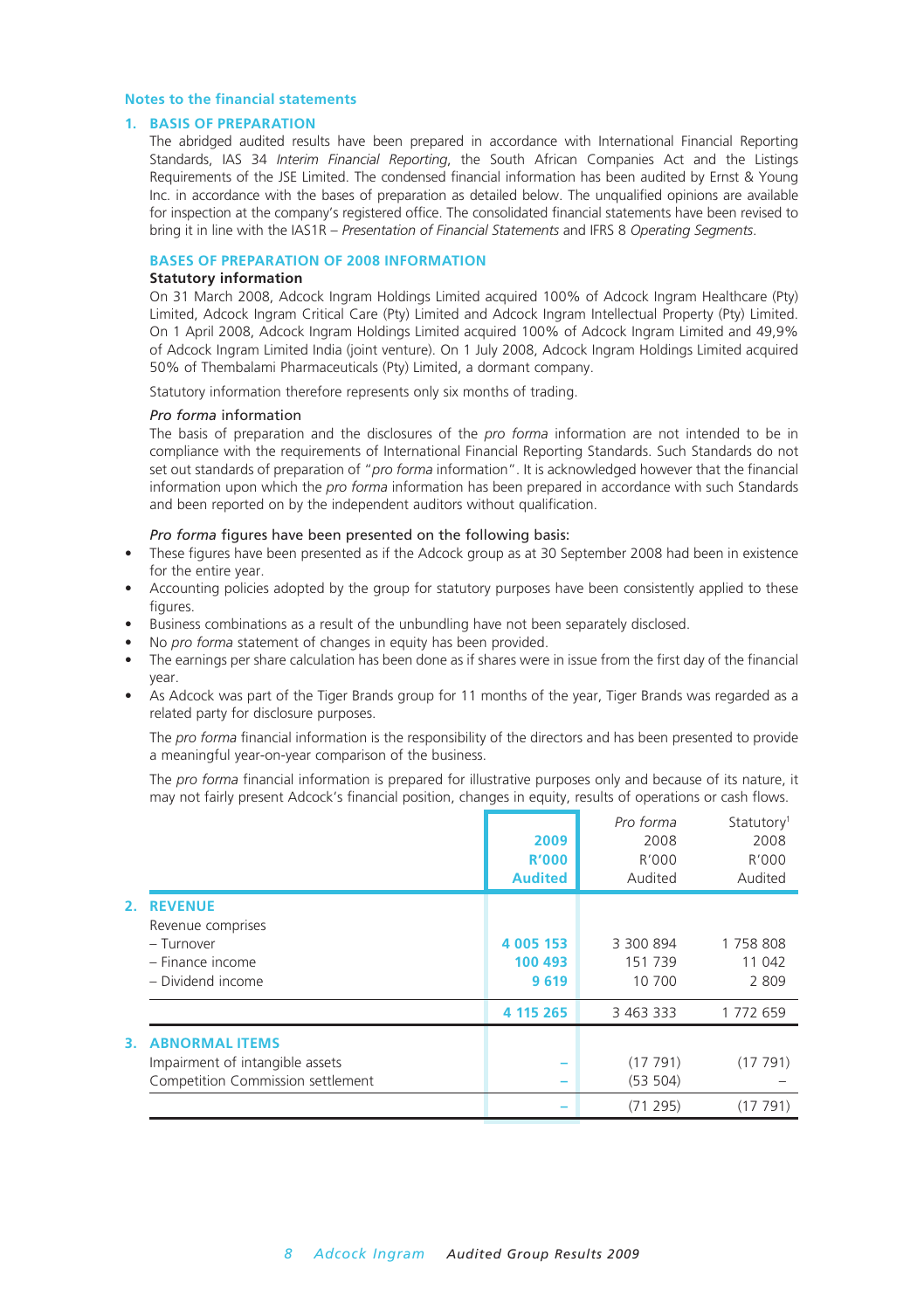#### **4. CHANGES IN ACCOUNTING POLICIES**

The accounting policies adopted are consistent with those of the previous financial year except as follows:

 The company and the group have adopted the following new and amended IFRS interpretations during the year. Adoption of these revised standards and interpretations did not have any effect on the financial performance or position of the group. They did however give rise to additional disclosures, including in some cases, revisions to accounting policies.

#### *IAS 1 (Revised) Presentation of Financial Statements*

 The group has elected to early adopt IAS 1 (Revised). The amendment mandates requirements for the presentation of financial statements on the basis of shared characteristics. Changes in equity arising from transactions with owners in their capacity as owners are separated from other changes in equity. The statement of changes in equity for the prior periods is therefore restated.

#### *IFRS 8 Operating segments*

 The group has elected to early adopt IFRS 8 *Operating Segments*, which requires the disclosure of information based on the "management approach" to reporting on the financial performance of operating segments. Generally, the information to be reported would be what management uses internally for evaluating segment performance and deciding how to allocate resources to operating segments.

*IFRIC 14 The limit on a Defined Benefit Asset, Minimum Funding Requirements and their Interactions* The group adopted IFRIC 14 from 1 October 2008, which addresses the measurement of an asset and specifies whether a surplus represents an economic benefit for the entity.

#### **5. BUSINESS COMBINATIONS**

#### **Tender Loving Care (Pty) Limited (TLC)**

 On 2 April 2009, Adcock Ingram Holdings Limited acquired 100% of the shareholding in Tender Loving Care – Hygienic, Cosmetic and Baby Products (Pty) Limited, an unlisted company in South Africa.

The fair value of the identifiable assets as at the date of acquisition was:

|                               | 2009<br><b>R'000</b> |
|-------------------------------|----------------------|
| Property, plant and equipment | 817                  |
| Other intangibles             | 65 248               |
| Cash and cash equivalents     | 1 3 4 6              |
| Inventories                   | 11 707               |
| Accounts receivable           | 12 746               |
| Short-term borrowings         | (16 151)             |
| Accounts payable              | (7335)               |
| Deferred tax                  | (21)                 |
| Receiver of Revenue           | (3284)               |
| Long-term liabilities         | (73)                 |
| Fair value of net assets      | 65 000               |
| Cash and cash equivalents     | (1346)               |
| Goodwill                      | 15 3 95              |
| Net cash purchase price       | (79049)              |

 From the date of acquisition, TLC contributed R26,9 million towards revenue and R4,9 million towards profit before income tax.

#### **6. CAPITAL COMMITMENTS**

|                            | 2009<br><b>R'000</b> | 2008<br>R'000      |
|----------------------------|----------------------|--------------------|
| Capital commitments        | 932 784              | 614 704            |
| - contracted<br>– approved | 143 693<br>789 091   | 115 879<br>498 825 |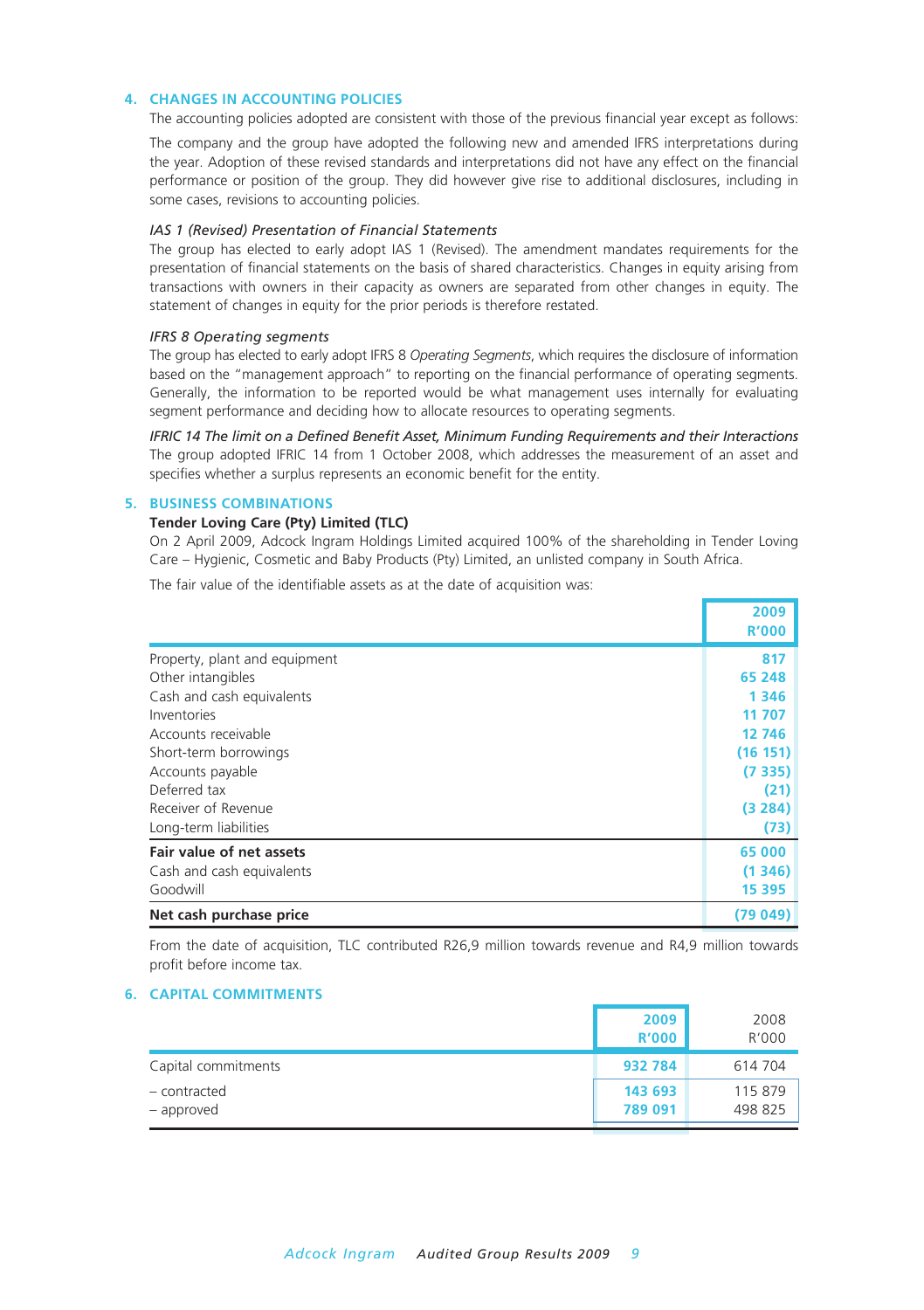#### **7. EVENTS AFTER THE BALANCE SHEET DATE**

#### 7.1 **Unique Formulations**

 On 17 November 2009, the group acquired 100% of the assets as a going concern of Unique Formulations, a vitamin and mineral supplement company based in Cape Town, for a cash consideration of R35 million. The consideration will be paid in three tranches over a two-year period. The acquisition of Unique Formulations is congruent with the group's expansion strategy into the complementary medicines market.

#### 7.2 **Long-term loan finance facilities**

 The group signed a long-term loan facility to the value of R800 million to finance the group's capital expenditure in relation to an upgrade and refurbishment of a current manufacturing facility in the Hospital Products segment as well as the construction of a new high-volume liquids manufacturing plant in the Pharmaceutical division over the next four years.

#### 7.3 **Broad-based Black Economic Empowerment (BEE) transaction**

 In March 2009, Adcock Ingram announced its intention to facilitate the introduction of meaningful and sustainable black economic empowerment (BEE) equity participation in Adcock Ingram. Adcock Ingram has today announced the key terms of its BEE equity ownership transaction to shareholders, which has been done in a separate announcement. Adcock Ingram is committed to transformation through the introduction of broad-based BEE equity partners into the business to add to the significant progress it has made in the areas of, *inter alia*, employment equity, skills development, preferential procurement and enterprise development. For more details of Adcock Ingram's broadbased BEE transaction, please refer to the SENS announcement of 24 November 2009.

#### 7.4 **Ayrton**

 On 20 November 2009, Adcock Ingram delivered a letter to the board of directors of Ayrton Drug Manufacturing Limited ("Ayrton") in terms of which Adcock Ingram specified its firm intention to make an offer to acquire the entire issued ordinary share capital of Ayrton, subject to obtaining a minimum of 51% of the company. The offer price of GH¢ 0,16 per share values Ayrton at the equivalent of R178 million.

For and on behalf of the board

**JJ Louw KDK Mokhele**<br> *Chief Executive Officer* (*Chairman <i>Chief Executive Officer* 

23 November 2009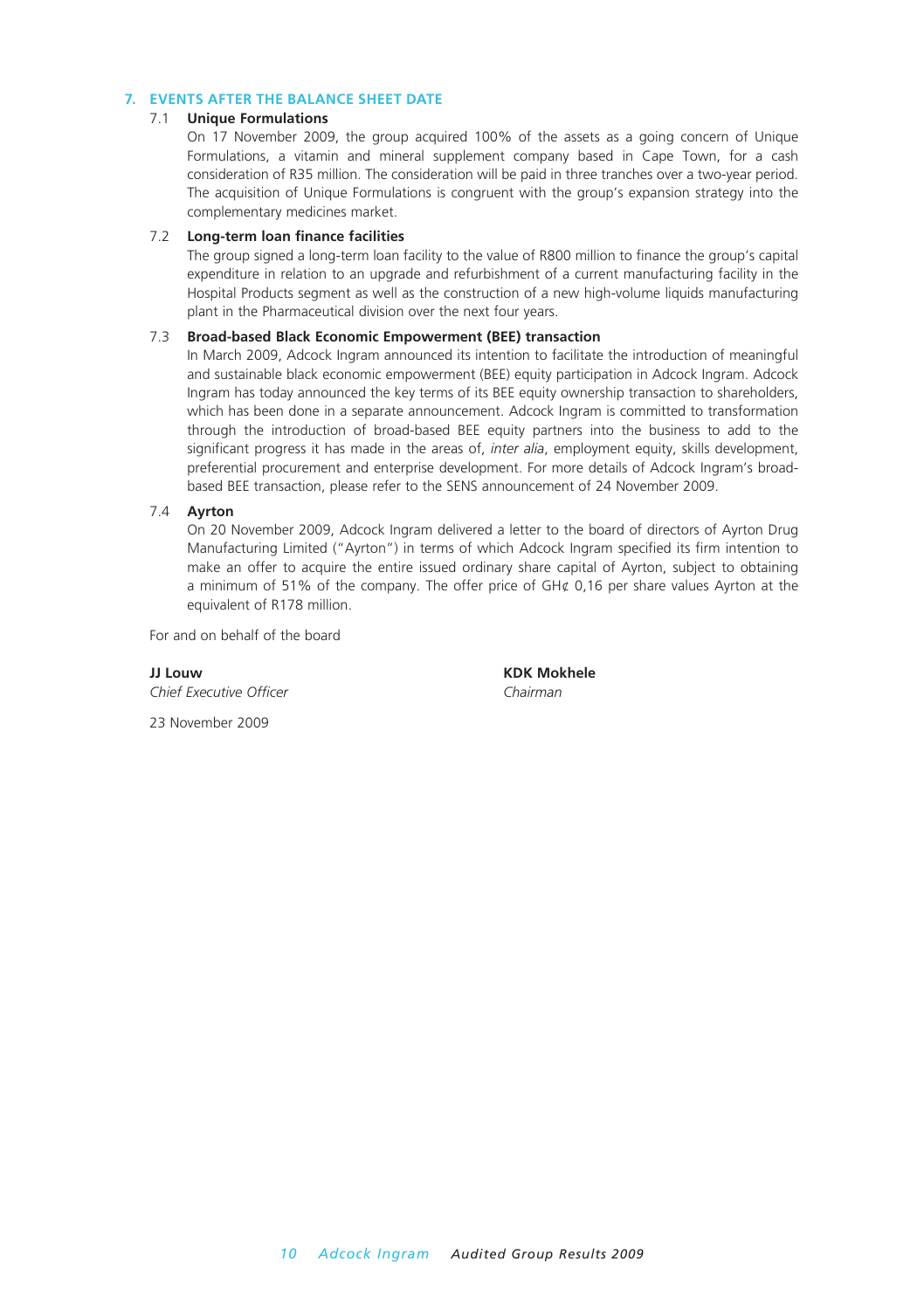#### **SALIENT FEATURES**

- Turnover up 21% to R4,0 billion
- Earnings per share improved 19,3% to 451,7 cents
- Cash on hand R693 million
- Final dividend 80 cents per share

We are very pleased to present Adcock Ingram's annual results in respect of its first full year as an independent group. We are satisfied to have delivered very strong revenue growth, significant improvement in headline earnings per share (HEPS) and a strong balance sheet, despite the operational challenges encountered and a demanding external environment.

#### **FINANCIAL REVIEW**

#### **Headline earnings**

Headline earnings for the year ended 30 September 2009 of R779,3 million (2008: R668,8 million) reflect an increase of 16,5% over the prior year. At the HEPS level, this translates into an improvement of 16,1% to 450,0 cents (2008: 387,6 cents), based on 173,2 million (2008: 172,6 million) weighted average number of shares in issue.

Earnings per share (EPS) improved by 19,3% to 451,7 cents (2008: 378,5 cents), marginally more than the increase in HEPS as a result of the impairment of intangible assets in 2008 reducing earnings in that year.

#### **Turnover**

Turnover was 21,3% higher at R4,0 billion (2008: R3,3 billion) benefiting from 12% volume growth, the Single Exit Pricing (SEP) increase and changed product mix. The Prescription segment had an excellent volume increase, primarily through ARVs, and the Hospital division showed 3% volume growth in a particularly tough trading environment. Over-the-counter (OTC) volumes were maintained year-on-year despite significant down-trading in this portfolio.

Turnover grew against the backdrop of:

- an SEP price increase of 13,2% granted in January 2009. The price increase was effective for the entire second half of the financial year in the Pharmaceutical division, but the Hospital Products division did not benefit from the price increase as discussions with the Department of Health on unit-based (per millilitre) pricing are still ongoing;
- contract manufacturing revenue in the OTC business valued at R92 million that terminated at the end of August 2009; and
- the loss of two significant agencies in the Hospital Products division which on a combined basis contributed R90 million to revenue in 2008.

#### **Profits**

Gross profit increased by 11,7% to R2,0 billion (2008: R1,8 billion), while the gross profit margin declined from 55% in 2008 to 51% in 2009. The primary contributing factors were:

- significant Rand weakness in the first half of the year, which unfavourably impacted imported raw materials and finished products; and
- a change in the product sales mix with increased anti-retroviral sales, the contract manufacturing business and inventory impairments. Against the backdrop of Rand appreciation, however, gross margins showed a notable improvement to 52% in the second half of the financial year from 49% in the first half. This improvement was evident across all business units.

Operating profit before abnormal items increased by 4,0% to R1 045 billion (2008: R1 005 billion), with margins reducing to 26,1% (2008: 30,4%). Operating expenses increased by 21% to R992 million (2008: R818 million). Additional distribution costs during the start-up phase of the Midrand distribution centre and the establishment of a new sorting centre amounted to R14 million, half of which is expected to be a recurring expense. Operating costs in 2009 are inclusive of TLC (R8,2 million), Adcock Ingram East Africa (R4,3 million) expenditure for the first time and IFRS2 charges of R32,7 million (2008: R21,0 million).

Operating profit after abnormal items rose 11,9% to R1 045 billion (2008: R933 million), the prior year having been negatively impacted by abnormal expenses of R53,5 million through the settlement of the Competition Commission and intangible asset impairments amounting to R17,8 million.

Finance costs, net of dividend income of R9,6 million (2008: R10,7 million), amounted to R8,1 million (2008: R25,9 million), inclusive of commitment fees.

Profit before tax grew by 14,3% to R1 037 billion (2008: R907,4 million). The effective tax rate is 23,8% (2008: 26,9%). This resulted in profit after tax growing by 19,1% to R789,9 million (2008: R663,4 million).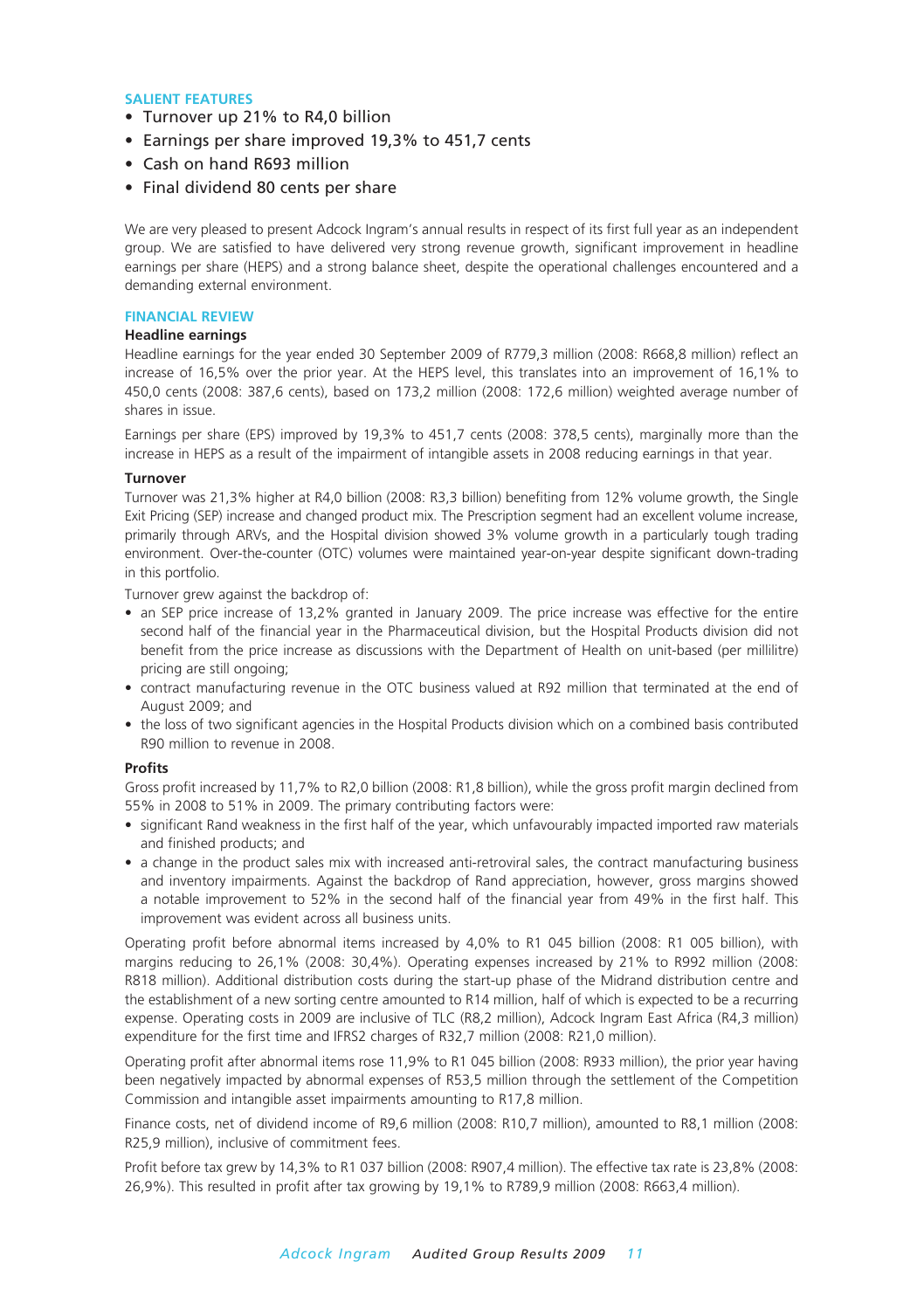#### **Cash flows and gearing**

Cash operating profit increased by 15.5% from R1.02 billion to R1.18 billion. After working capital changes, finance costs, taxation and dividend outflows, net cash inflow was R754 million (2008: R439 million). Inventory levels of R584 million at year-end are R17 million higher than the prior year, R33 million down since March 2009. Days in inventory are 105, significantly down by 25 days when compared to September 2008. Trade accounts receivable, net of provisions, are R937 million at year-end and R247 million higher than the prior year. Whilst the absolute balance has increased, the days outstanding in debtors at year-end are 62, a slight improvement on the prior year. Trade accounts payable, including accrued expenses and provisions, increased by R125 million to R699 million, with days outstanding at 60. The current ratio remains healthy at 2,5 times (2008: 2,4 times).

The Group generated net operating cash inflows of R427 million, funding Adcock Ingram's capital expenditure programme during the year under review. The Group has secured facilities of R800 million subsequent to yearend to fund the extensive regulatory upgrade at the Aeroton facility and the construction of the high-volume liquids facility at Clayville. After net cash outflows of R129 million in financing activities, the Group generated cash of R298 million. Adcock Ingram is carrying interest-bearing debt of R311 million (2008: R439 million). The Group has adequate cash reserves of R693 million at year-end (2008: R395 million) and is ungeared with a net cash position of R381 million (2008: R44 million net debt) and R500 million of aggregate available unutilised short-term facilities.

#### **OPERATIONAL REVIEW**

#### **Pharmaceutical Division**

The Pharmaceutical Division manages a wide and comprehensive portfolio of branded and generic prescription medicines across various therapeutic categories, as well as South Africa's leading portfolio of branded OTC products.

Sales of R2,8 billion are 29% higher than 2008 (R2,1 billion) on the back of a sterling performance from ARVs and branded prescription products, augmented by the SEP price increase. Operating profits, although impacted by exchange rate fluctuations, increased 9% to R824 million (2008: R754 million).

The financial year under review was challenging for the Pharmaceutical Division, not only due to the economic slowdown, but also consequent on the investment in supply chain infrastructure, which hampered stock availability and our ability to service our customers. The economic conditions impacted consumer spending patterns in both Pharmacy and FMCG channels, with the FMCG channel being hardest hit. The second six months of the year saw a recovery of the premium brands in pharmacy, mainly due to the seasonality in the cold and flu portfolio.

The new distribution centre is now fully operational and service levels have returned to normalised levels with the establishment of an in-house sortation centre.The Clayville and Bangalore plant upgrades were completed during the year under review and significant progress was made at the Wadeville plant where output of ARVs has met all of the requirements under the state tender. Additional upgrades at the latter site are due for completion in February 2010. Other factory upgrades and expansionary projects will be finalised in 2012.

As part of our growth into the rest of Africa, Adcock Ingram delivered a letter to the board of directors of Ayrton Drug Manufacturing Limited ("Ayrton") in terms of which Adcock Ingram specified its firm intention to make an offer to acquire the entire issued ordinary share capital of Ayrton, subject to obtaining a minimum of 51% of the company. The offer price of GH¢ 0,16 per share values Ayrton at the equivalent of R178 million.

#### **Hospital Products**

Adcock Ingram Hospital Products Division consists of Critical Care and The Scientific Group.

#### *Adcock Ingram Critical Care (AICC)*

AICC's sales increased by 12%, including volume growth of 4%, price increases of 5%, outside of SEP regulated products, and the balance in sales mix, when compared with last year. AICC's renal operation, including growth from new products, reflected 19% growth compared to last year. In addition, the Company's export division realised an overall growth of 30% over last year, while increased blood donor drives produced double-digit growth from this division.

The performance of AICC is sensitive to a number of both local and international issues, including negative currency fluctuations which impact raw material purchases, inflation and local medicine pricing controls. While the private hospital sector continued to reflect organic growth and strong demand on the backdrop of increases in admissions, hospital beds, and maternity and theatre cases, the public sector proved to be less robust, with budgetary constraints, chronic shortages of healthcare professionals and the negative impact of the doctors' pay dispute all taking their toll. The full impact of the loss of public sector tender business for intravenous fluids was realised during this period.

The relationship with multinational, Baxter Healthcare, which has an option to purchase 50% of AICC and gain control of the business in 2010, remains mutually beneficial. AICC also sources some product lines from other world leading principals.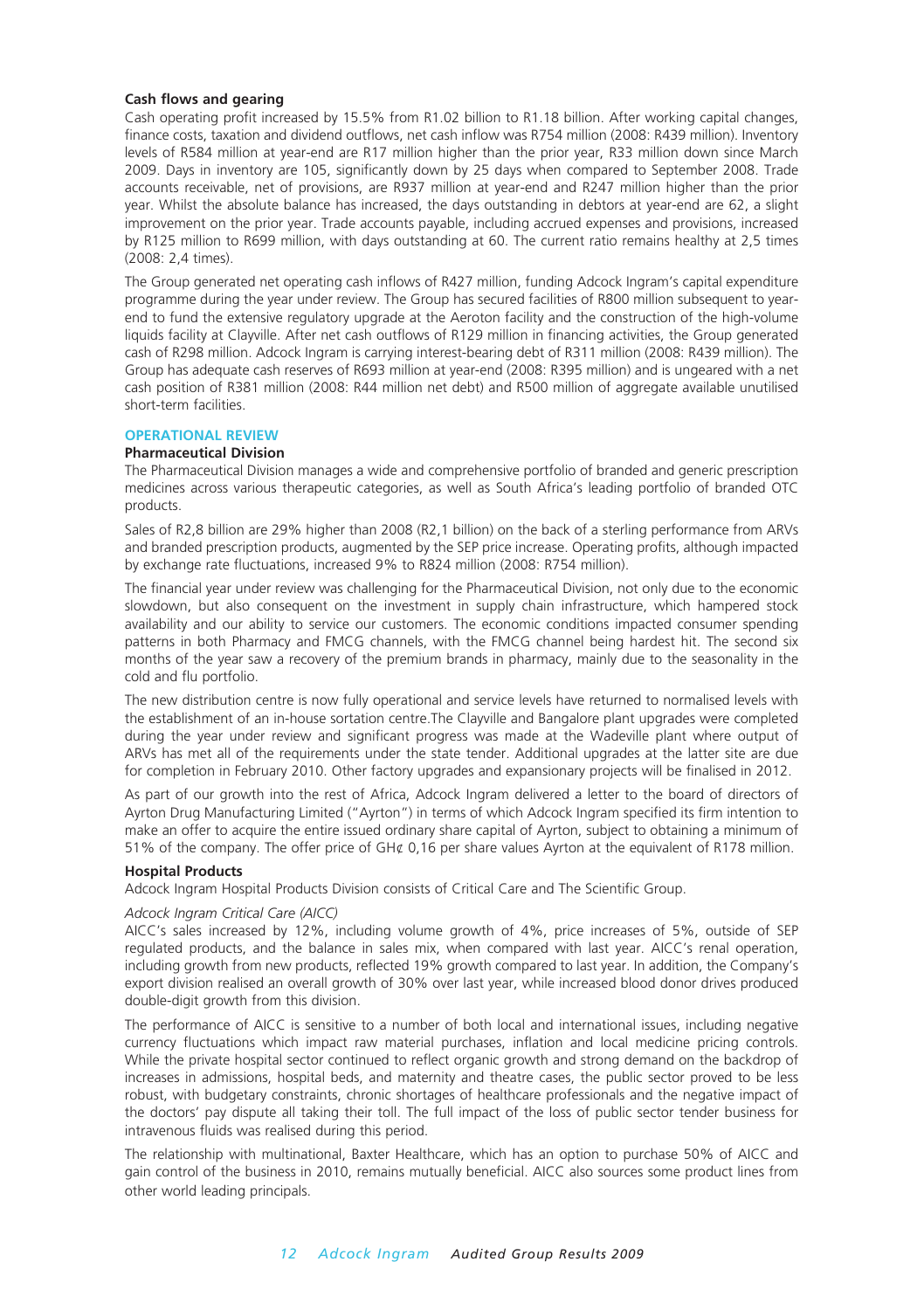During the next financial period, the potential growth areas are the generic injectable range and renal products as well as a new range of oncology products following the launch of our first-to-market Granisetron generic.

#### *The Scientific Group*

The Scientific Group (SG) reflected a decline in turnover of 8%, albeit against the background of strong organic growth over the last three years. The business realised a decline in turnover of R62 million as a result of the loss of Becton Dickinson Pre Analytical Systems (BD PAS) from 1 October 2008. SG delivered turnover growth of 12% after excluding the impact of the BD PAS.

Next year SG expects to see continued organic growth within the clinical diagnostics and bioscience product ranges, while building critical mass in the medical portfolio via select niche acquisitions of medical companies and new agencies.

#### **REGULATORY ENVIRONMENT**

Health Minister Aaron Motsoaledi announced the appointment of Kuben Pillay, Adcock Ingram's Strategic Trade Executive, to Government's new advisory committee on the proposed National Health Insurance (NHI) legislation. Adcock looks forward to constructive healthcare industry engagement with Government on regulatory issues, including NHI.

On 21 April 2009, the amended Medicines and Related Substance Act came into effect. It includes a broader definition of "medicine", and the provisions for a new Medicine Regulatory Authority (MRA) and a Marketing Code of Practice. Adcock Ingram is satisfied with the progress made with this Act and we look forward to a more efficient MRA and improved industry self-policing in the marketing arena.

Good Manufacturing Practices, as prescribed by the MCC, PICs, WHO and FDA, will continue to be Adcock Ingram's benchmark standard in our commitment to the provision of safe, high quality and efficacious medicines. This applies to locally manufactured as well as imported medicines.

#### **TRANSFORMATION**

Adcock Ingram, as a proudly South African company and responsible corporate citizen, remains committed to broad based transformation. The Group has made excellent progress towards its transformation objectives for preferential procurement and corporate social investments and employment equity is in line with our targets. On 6 March 2009, Adcock Ingram commenced its Broad-based Black Economic Empowerment (BEE) transaction (the Proposed Transaction) with a public call for expressions of interest. It is envisaged that the Proposed Transaction will be implemented at the Adcock Ingram listed level. The magnitude of the Transaction will equate to approximately 13% of Adcock Ingram's issued share capital. The preferred BEE partners will be allocated a minimum of 75% of the Proposed Transaction with a maximum of 25% of the Proposed Transaction being allocated to qualifying Adcock Ingram employees. Following a very thorough external partner selection process, Kagiso Consortium (Pty) Limited and Kurisani Youth Development Trust have been selected as Adcock Ingram's preferred BEE partners.

#### **STRATEGY**

Adcock Ingram's growth strategy is focused on South Africa, the rest of Africa, and other emerging markets.

In South Africa, our core market, volumes in the period under review indicate reasonable organic growth across both divisions, albeit with reduced margins. Further, we continue to pursue growth through innovation in existing product categories through a pipeline of New Chemical Entities (NCEs), generics and OTC products.

Our organic growth strategy in South Africa will build upon the Tender Loving Care (TLC) brand, which allows Adcock Ingram access to an established range of baby care, supplements and personal care products. This acquisition has provided Adcock Ingram with a vehicle to launch these products, expanding the Group's portfolio and reinforcing our presence in the FMCG market. Subsequent to the year under review, Adcock Ingram also acquired Unique Formulations which will expand the Group's presence in vitamins, minerals and supplements (VMS). Growth of new and existing products in the FMCG market is also a strategic focus for the business.

In Africa, we opened our Kenya operations in March 2009, with 24 employees. Kenya will serve as the hub for Adcock Ingram's expansion into East Africa. In addition, we acquired a Kenyan OTC analgesic brand and we have made an offer to acquire Ayrton in West Africa.

Other emerging markets represent potential growth areas for the Group. In India, our Bangalore facility has been approved by the Medicines Control Council (MCC) and is now fully operational.

We have continued with our capital expenditure programme for regulatory upgrades and expansionary activities and it is expected that up to R555 million will be invested in fixed assets during the 2010 financial year, largely on Clayville's high-volume liquids facility and Aeroton's regulatory upgrade, with the balance of the capital commitments of R378 million to be disbursed in subsequent years.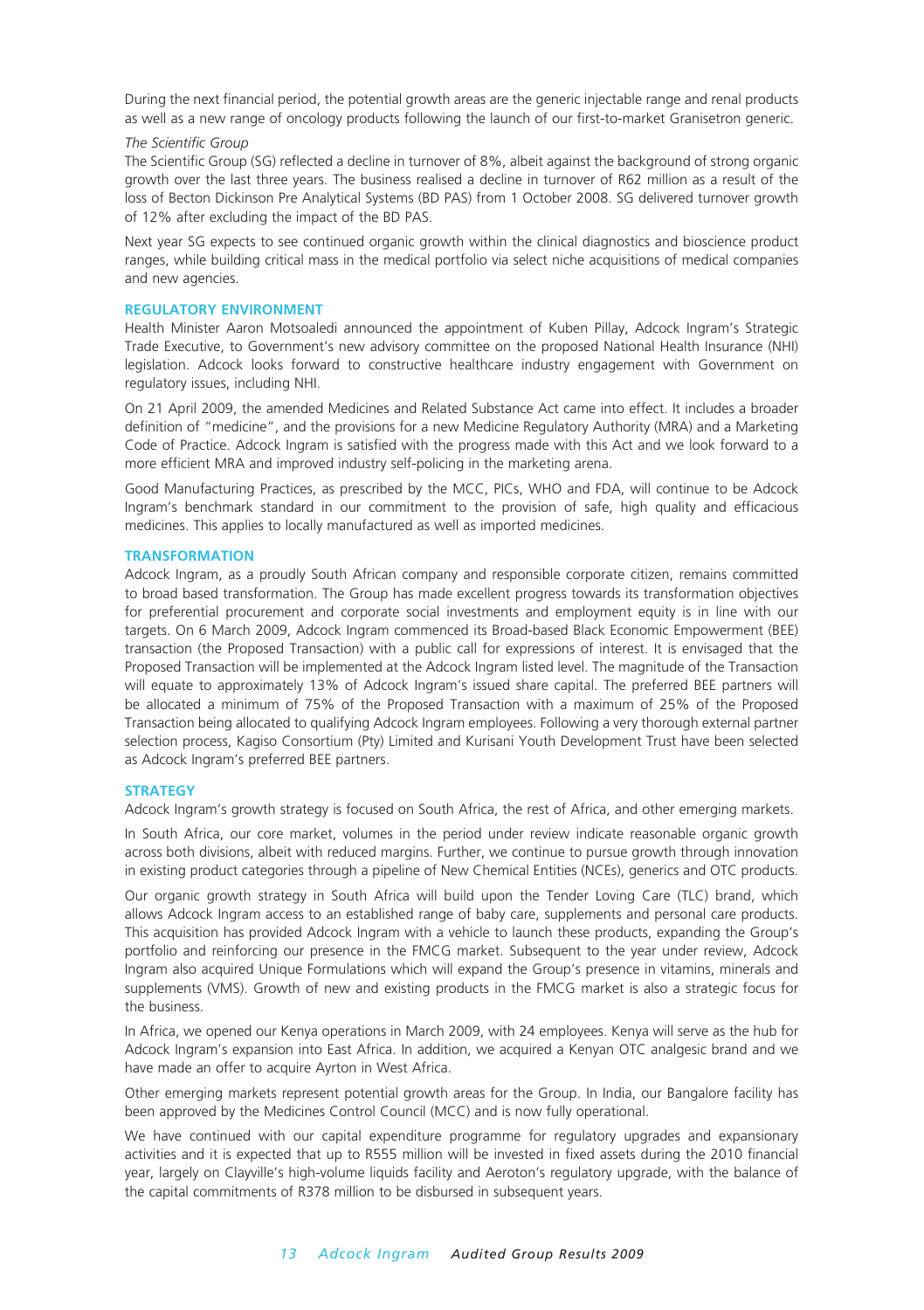We will continue our manufacturing focus on areas of competitive advantage and volume growth in South Africa, particularly for the OTC market and for major opportunities that exist in the public sector general tender and ARV market.

#### **PROSPECTS**

Whilst current economic conditions remain challenging, particularly at a consumer level, we expect further volume growth in our core businesses. Gross margin should be maintained while the Rand remains at current levels.

On the regulatory front, we await the outcome of the NHI advisory committee to the Minister of Health during the course of 2010. We also note the issuance of the Government Gazette in late October detailing the mechanics of the SEP increase for 2010 and the amended dispensing fee for pharmacists.

We look forward to achieving success for Adcock Ingram in the various government tenders in both the Pharmaceutical and Hospital Products division and remain committed to supporting government in its rollout of ARVs.

Adcock Ingram continues to seek opportunities to access other high growth emerging markets and expects to diversify its earnings beyond the borders of South Africa. We will leverage the capacity in our efficient supply chain, product pipeline and competence in brand building in these markets and we are well placed for acquisitive growth given our significant financial capacity.

#### **DECLARATION OF ORDINARY DIVIDEND**

The directors of Adcock Ingram have declared a final cash dividend of 80 cents per share in respect of the 2009 financial year, payable to shareholders recorded in the register of the Company at the close of business on Friday, 15 January 2010.

The salient dates for the payment of the final dividend are detailed below: Last day to trade *cum* dividend **Friday**, 8 January 2010 Shares trade ex dividend Monday, 11 January 2010 Record date **Friday, 15 January 2010**<br> **Rayment date** Friday, 15 January 2010<br> **Rayment date Friday, 18 January 2010** Monday, 18 January 2010

Share certificates may not be dematerialised or rematerialised between Monday, 11 January 2010 and Friday, 15 January 2010, both dates inclusive.

#### **R Naidoo**

*Company Secretary*

Johannesburg 23 November 2009

For and behalf of the Board

**KDK Mokhele** JJ Louw

*Chairman Chief Executive Officer*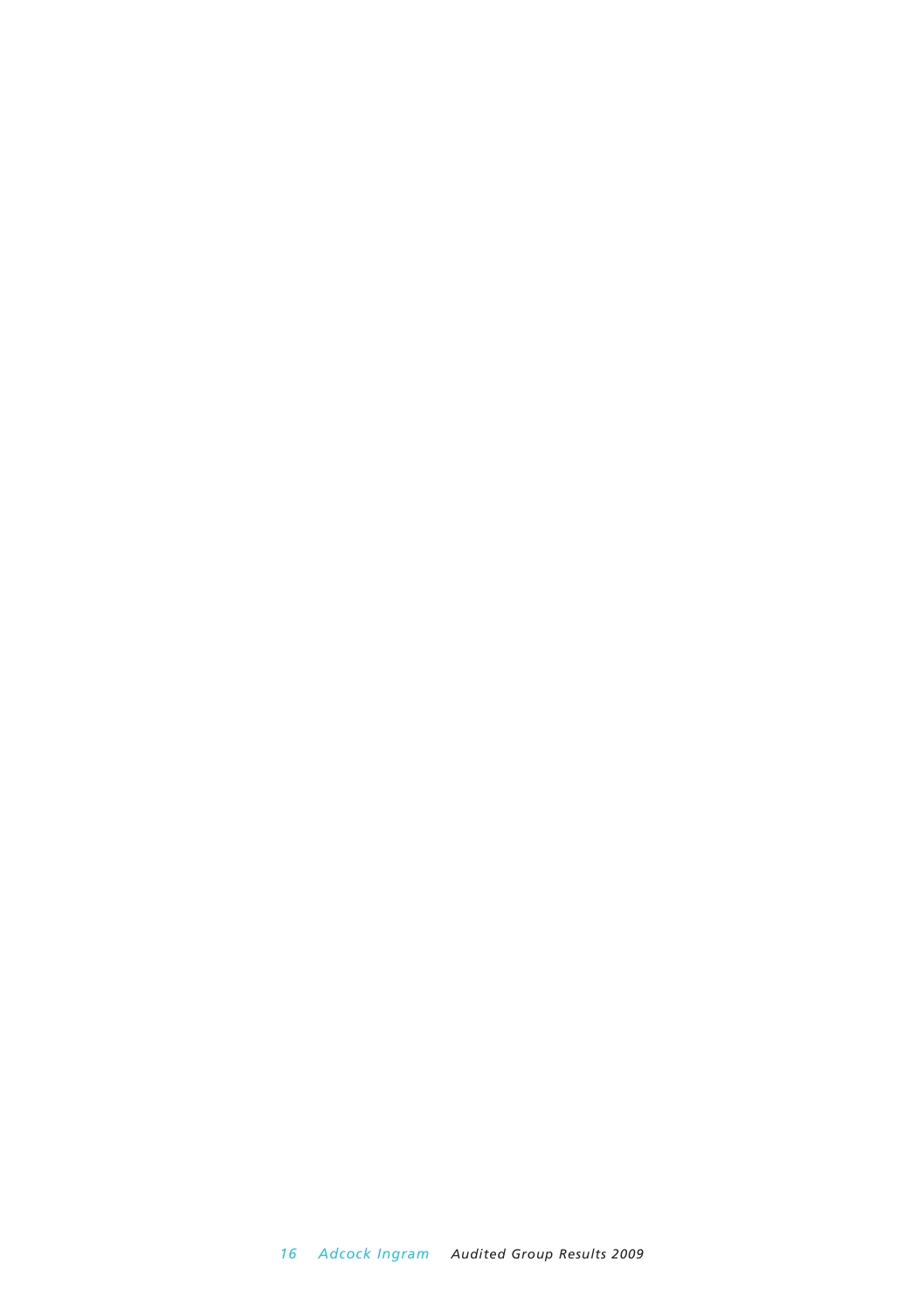#### **ADCOCK INGRAM HOLDINGS LIMITED**

(Registration number 2007/016236/06) (Incorporated in the Republic of South Africa) Share code: AIP ISIN:ZAE000123436 ("Adcock" or "the company" or "the group")

#### **Executive directors**

JJ Louw (Chief Executive Officer) AG Hall (Chief Financial Officer)

#### **Non-executive directors**

KDK Mokhele (Chairman) EK Diack T Lesoli CD Raphiri LE Schönknecht RI Stewart AM Thompson

#### **Company secretary**

R Naidoo

**Registered office** 1 New Road, Midrand, 1685

**Postal address** Private Bag X69, Bryanston, 2021

#### **Share registrars**

Computershare Investor Services (Pty) Limited 70 Marshall Street, Johannesburg, 2001

#### **Postal address**

PO Box 61051, Marshalltown, 2107

#### **Auditors**

Ernst & Young Inc.

#### **Sponsor**

Deutsche Securities (SA) (Pty) Limited

*ince.motiv*